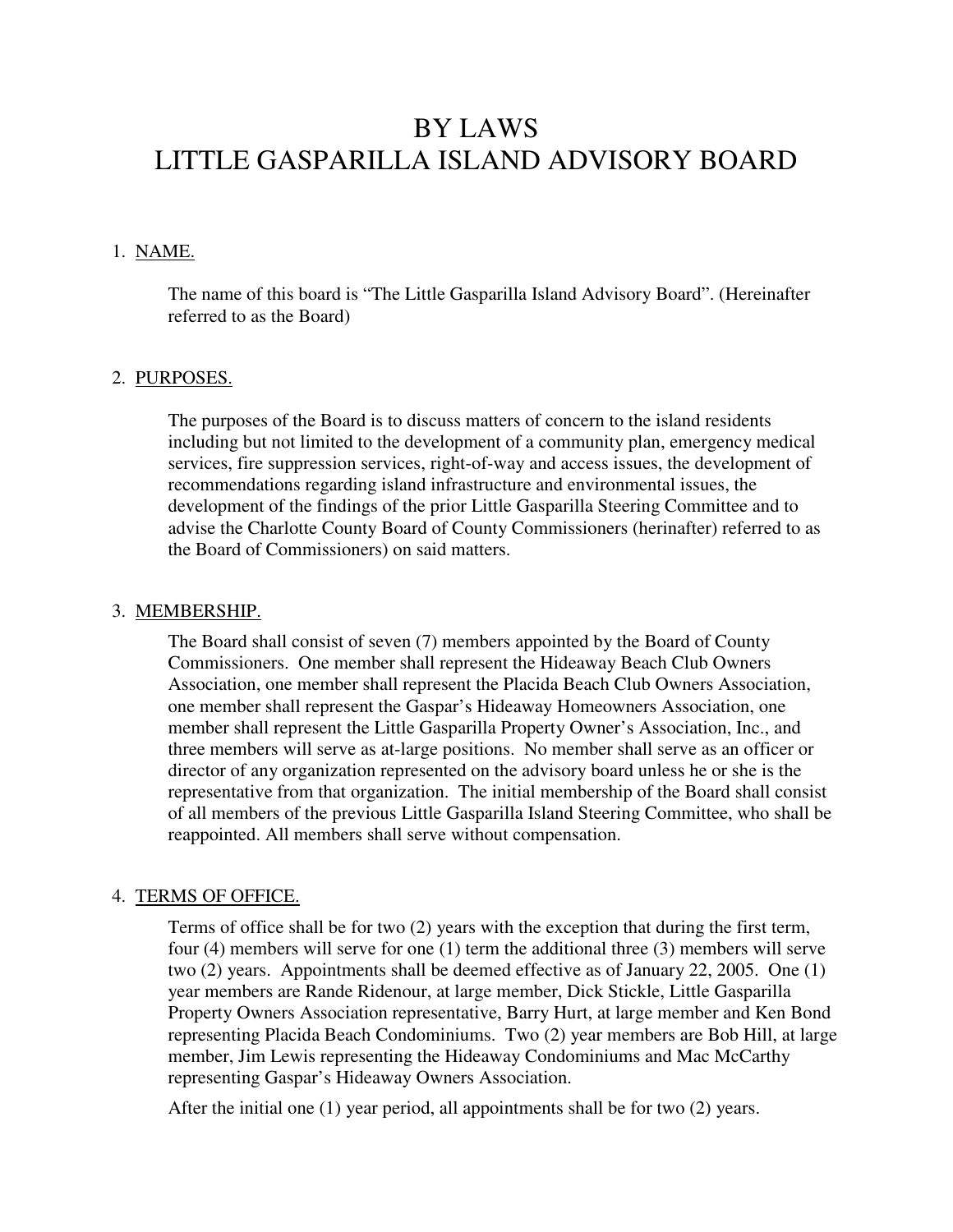## 5. MEMBER REQUIREMENTS.

Each member must be able to devote the time necessary to fulfill the purpose of the Board.

# 6. VACANCIES.

In the event a vacancy occurs on the Board, the Chairman shall notify the Chairman of the County Commission and ask that a replacement be appointed as soon as the process can reasonably be accomplished.

# 7. REMOVAL FROM OFFICE; FAILURE TO ATTEND MEETINGS.

(a) Any member of the Board may be removed from office, with or without cause, by a majority vote of the Board of County Commissioners.

(b) In the event that any Board member is absent from three (3) consecutive Board meetings without a satisfactory excuse acceptable to the Board Chairman, the Board Chairman shall state such fact at the next regularly scheduled Board meeting and shall thereafter notify, in writing, the Chairman of the Board of County Commissioners of the Board member(s) failure to attend without satisfactory excuse. The Board of County Commissioners shall review the Board Chairman's notification at a County Commission meeting and may declare the Board member(s) position to be vacant if the County Commission concurs that the Board member was absent from three (3) consecutive Board meetings without a satisfactory excuse and shall promptly fill the vacant position. The Board member shall not serve at any meetings after his or her position is declared vacant.

(c) If any member of the Committee is absent for more than one-third of the Board(s) meetings in a given fiscal year, it shall be deemed that the member has tendered his/her resignation from such Board. The Board of County Commissioners shall as soon as practicable after such resignation, declare the position to be vacant and shall promptly act to fill the vacancy. The Board member shall not serve at any meetings after his/her position has been declared vacant by the Board of County Commissioners.

# 8. OFFICERS.

Annually the membership of the Board shall elect a chairman, vice chairman, and a secretary from among the members. Officer's terms shall be for one (1) year, with eligibility for reelection.

# 9. QUORUM.

The presence of four (4) or more members shall constitute a quorum of the Board necessary to take action and transact business. In addition, an affirmative vote of a majority of members present and voting, after quorum requirements have been met shall be necessary in order to take official action. A tie vote shall not be considered an